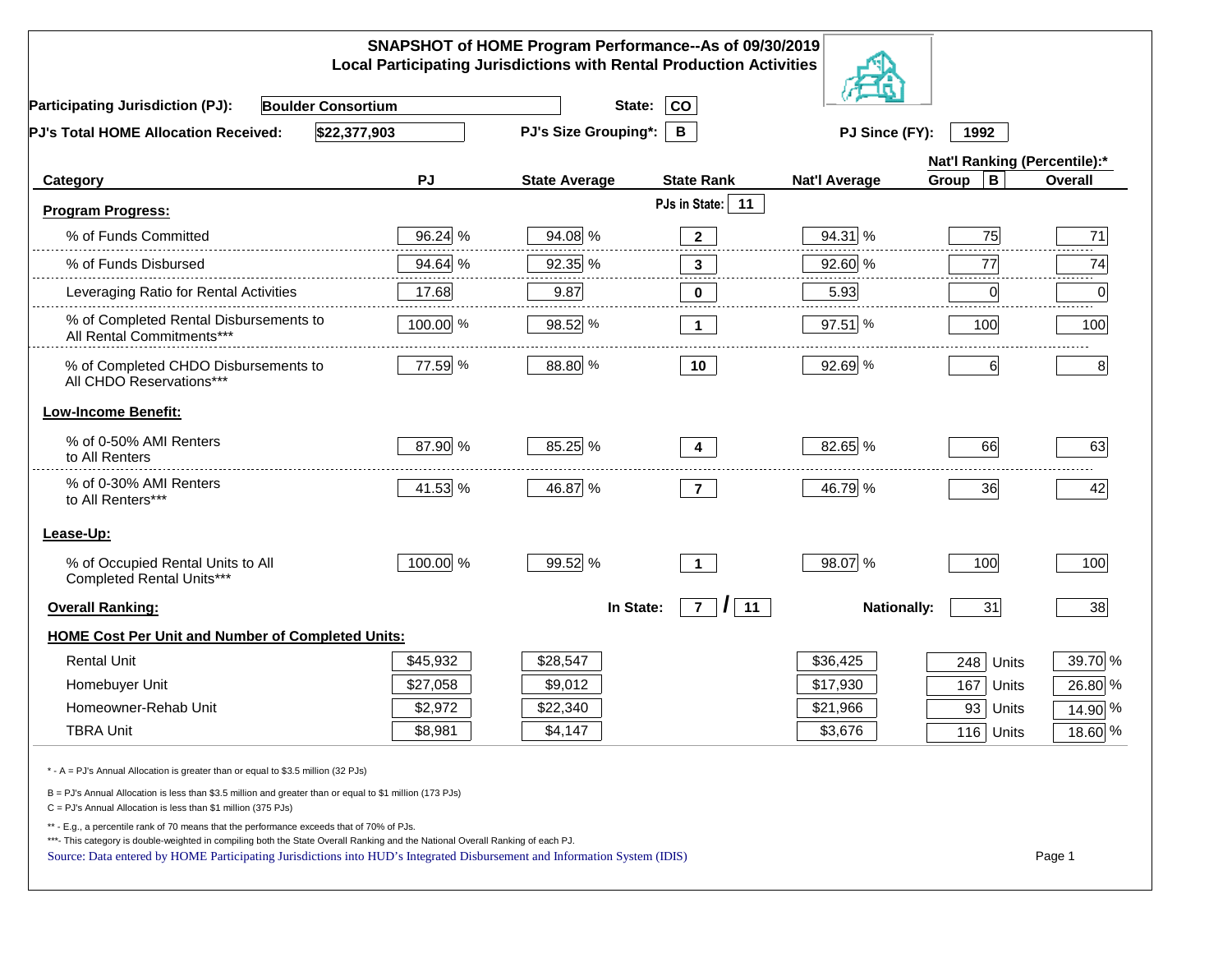|                                                                                                                           |             |      |               |                                   |             |                  | <b>Program and Beneficiary Characteristics for Completed Units</b> |      |                      |                                             |                  |
|---------------------------------------------------------------------------------------------------------------------------|-------------|------|---------------|-----------------------------------|-------------|------------------|--------------------------------------------------------------------|------|----------------------|---------------------------------------------|------------------|
| CO<br><b>Participating Jurisdiction (PJ): Boulder Consortium</b>                                                          |             |      |               |                                   |             |                  |                                                                    |      |                      |                                             |                  |
| <b>Total Development Costs:</b>                                                                                           |             |      | <b>Rental</b> | Homebuyer                         |             | <b>Homeowner</b> | <b>CHDO Operating Expenses:</b>                                    |      | PJ:                  |                                             | $2.5\frac{9}{6}$ |
| (average reported cost per unit in<br><b>HOME-assisted projects)</b>                                                      | PJ:         |      | \$128,505     | \$71,537                          |             | \$3,081          | (% of allocation)                                                  |      | <b>National Avg:</b> |                                             | $1.1\%$          |
|                                                                                                                           | State:*     |      | \$113,515     | \$100,960                         |             | \$21,427         |                                                                    |      |                      |                                             |                  |
|                                                                                                                           | National:** |      | \$135,225     | \$88,236                          |             | \$26,222         |                                                                    |      |                      |                                             |                  |
|                                                                                                                           |             |      |               | <b>Rental Homebuyer Homeowner</b> | <b>TBRA</b> |                  |                                                                    |      |                      | <b>Rental Homebuyer Homeowner</b>           | <b>TBRA</b>      |
| <b>RACE:</b>                                                                                                              |             | %    | %             | %                                 | $\%$        |                  | <b>HOUSEHOLD TYPE:</b>                                             | %    | %                    | %                                           | %                |
| White:                                                                                                                    |             | 68.5 | 67.7          | 79.6                              | 100.0       |                  | Single/Non-Elderly:                                                | 23.8 | 23.2                 | 26.9                                        | 0.0              |
| <b>Black/African American:</b>                                                                                            |             | 3.6  | 4.3           | 0.0                               | 0.0         | Elderly:         |                                                                    | 31.5 | 1.2                  | 23.7                                        | 0.0              |
| Asian:                                                                                                                    |             | 1.2  | 3.0           | 2.2                               | 0.0         |                  | <b>Related/Single Parent:</b>                                      | 23.0 | 34.8                 | 31.2                                        | 100.0            |
| American Indian/Alaska Native:                                                                                            |             | 0.8  | 0.0           | 0.0                               | 0.0         |                  | <b>Related/Two Parent:</b>                                         | 14.5 | 31.1                 | 15.1                                        | 0.0              |
| Native Hawaiian/Pacific Islander:                                                                                         |             | 0.0  | 0.0           | 0.0                               | 0.0         | Other:           |                                                                    | 6.9  | 9.8                  | 0.0                                         | 0.0              |
| American Indian/Alaska Native and White:                                                                                  |             | 0.0  | 0.0           | 0.0                               | 0.0         |                  |                                                                    |      |                      |                                             |                  |
| Asian and White:                                                                                                          |             | 0.0  | 0.0           | 0.0                               | 0.0         |                  |                                                                    |      |                      |                                             |                  |
| <b>Black/African American and White:</b>                                                                                  |             | 0.4  | 0.0           | 0.0                               | 0.0         |                  |                                                                    |      |                      |                                             |                  |
| American Indian/Alaska Native and Black:                                                                                  |             | 0.0  | 0.0           | 0.0                               | 0.0         |                  |                                                                    |      |                      |                                             |                  |
| <b>Other Multi Racial:</b>                                                                                                |             | 1.2  | 0.0           | 0.0                               | 0.0         |                  |                                                                    |      |                      |                                             |                  |
| Asian/Pacific Islander:                                                                                                   |             | 2.0  | 1.8           | 0.0                               | 0.0         |                  |                                                                    |      |                      |                                             |                  |
| <b>ETHNICITY:</b>                                                                                                         |             |      |               |                                   |             |                  |                                                                    |      |                      |                                             |                  |
| <b>Hispanic</b>                                                                                                           |             | 22.2 | 23.2          | 18.3                              | 0.0         |                  |                                                                    |      |                      |                                             |                  |
| <b>HOUSEHOLD SIZE:</b>                                                                                                    |             |      |               |                                   |             |                  | <b>SUPPLEMENTAL RENTAL ASSISTANCE:</b>                             |      |                      |                                             |                  |
| 1 Person:                                                                                                                 |             | 48.8 | 23.2          | 47.3                              | 0.0         | Section 8:       |                                                                    | 28.2 | $2.4^{#}$            |                                             |                  |
| 2 Persons:                                                                                                                |             | 25.0 | 25.0          | 21.5                              | 0.0         |                  | <b>HOME TBRA:</b>                                                  | 0.0  |                      |                                             |                  |
| 3 Persons:                                                                                                                |             | 10.5 | 20.7          | 15.1                              | 100.0       | Other:           |                                                                    | 5.2  |                      |                                             |                  |
| 4 Persons:                                                                                                                |             | 6.9  | 18.3          | 9.7                               | 0.0         |                  | No Assistance:                                                     | 66.1 |                      |                                             |                  |
| 5 Persons:                                                                                                                |             | 4.0  | 9.8           | 5.4                               | 0.0         |                  |                                                                    |      |                      |                                             |                  |
| 6 Persons:                                                                                                                |             | 2.8  | 3.0           | $1.1$                             | 0.0         |                  |                                                                    |      |                      |                                             |                  |
| 7 Persons:                                                                                                                |             | 2.0  | 0.0           | 0.0                               | 0.0         |                  |                                                                    |      |                      |                                             |                  |
| 8 or more Persons:                                                                                                        |             | 0.0  | 0.0           | 0.0                               | 0.0         |                  | # of Section 504 Compliant Units:                                  |      | 56                   |                                             |                  |
| The State average includes all local and the State PJs within that state                                                  |             |      |               |                                   |             |                  |                                                                    |      |                      |                                             |                  |
| ** The National average includes all local and State PJs, and Insular Areas                                               |             |      |               |                                   |             |                  |                                                                    |      |                      |                                             |                  |
| # Section 8 vouchers can be used for First-Time Homebuyer Downpayment Assistance.                                         |             |      |               |                                   |             |                  |                                                                    |      |                      |                                             |                  |
| Source: Data entered by HOME Participating Jurisdictions into HUD's Integrated Disbursement and Information System (IDIS) |             |      |               |                                   |             |                  |                                                                    |      |                      | HOME Program Performance SNAPSHOT<br>Page 2 |                  |